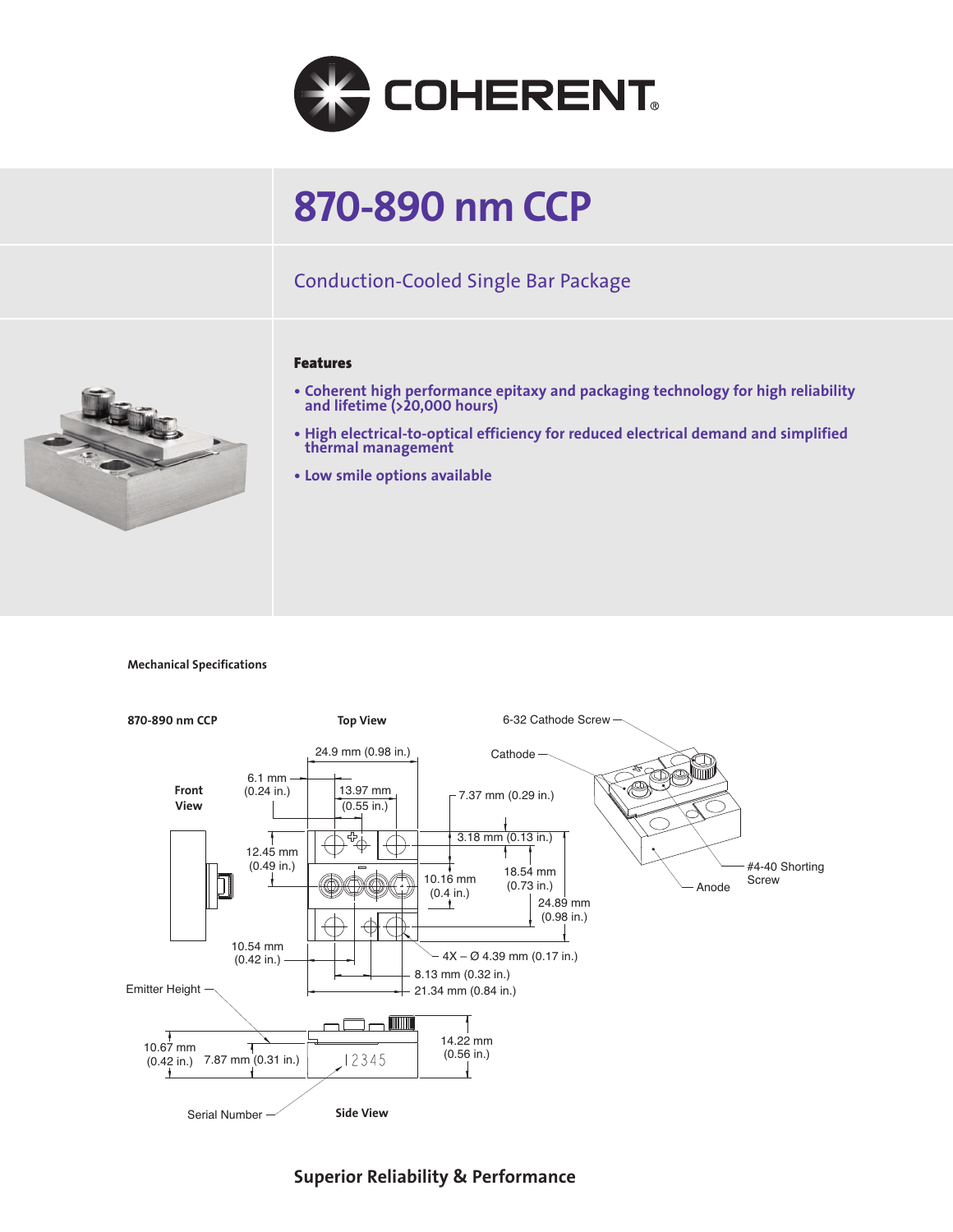# **870-890 nm CCP** Conduction-Cooled Single Bar Package

### **Device Specifications**

| Description                                       | 88o nm         |
|---------------------------------------------------|----------------|
| Intended Operation Mode                           | CW or OCW      |
| Optical Output Power (W)                          | 55             |
| Center Wavelength (nm)(standard options, at 25°C) | $880 + 3$      |
| Wavelength Temperature Coefficient (nm/°C)        | 0.30           |
| Spectral Width (nm)                               | $\langle 3$    |
| Fill Factor                                       | 28%            |
| Number of Emitters                                | 19             |
| Stripe Width (µm)                                 | 140            |
| Polarization                                      | TE.            |
| Operating Current (A)                             | <60            |
| Operating Voltage (V)                             | < 2.0          |
| Fast Axis Divergence (°)(FWHM)                    | $35$           |
| Slow Axis Divergence (°)(FWHM)                    | <10            |
| Recommended Operating Temperature (°C)            | 25             |
| Recommended Operating Temperature Range (°C)      | 15 to 35       |
| Storage Temperature Range (°C)                    | $-40$ to $+60$ |
| Recommended Heat Sink Capacity (W)                | 120            |
|                                                   |                |